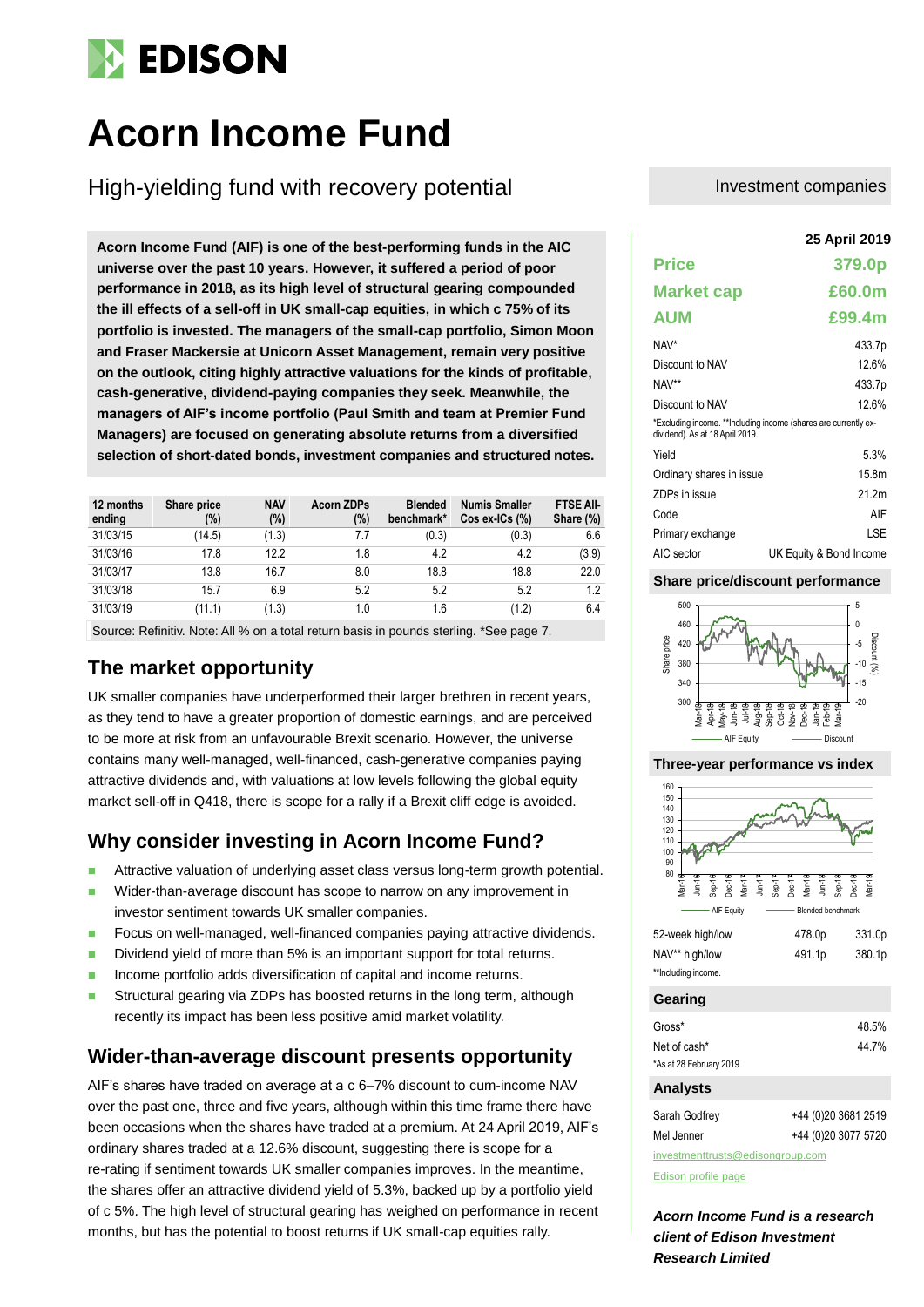

#### **Exhibit 1: Company at a glance**

#### **Investment objective and fund background Recent developments Recent developments**

AIF's objective is to provide shareholders with a high income and the opportunity for capital growth. The portfolio is split into two pools: one (c 70–80% of assets) is invested in UK small-cap equities; the other is an income portfolio containing fixed income instruments, convertibles and high-yielding shares in other investment companies. Performance is measured against a composite benchmark made up 75% of the Numis Smaller Companies (excl. investment companies) index and 25% of the ICE BofAML Sterling Non-Gilts index.

- 11 April 2019: Results for the year ended 31 December 2018. Total return on gross assets (including ZDPs) of -11.3% compared with -15.4% for the Numis Smaller Companies (ex-ICs) index. Ordinary share NAV TR -21.0% and share price TR -27.9%. ZDP NAV TR +3.9% and share price TR +0.2%. Total dividends for year of 19.80p, a 10% increase on FY17.
- 5 February 2019: First interim dividend declared for FY19 of 5.2p per share, an increase of 5.1% on Q118's 4.95p.
- 5 February 2019: Nigel Sidebottom appointed as a non-executive director.

| Forthcoming       |                        | Capital structure |                             | <b>Fund details</b> |                                                                                |
|-------------------|------------------------|-------------------|-----------------------------|---------------------|--------------------------------------------------------------------------------|
| AGM               | August 2019            | Ongoing charges   | 1.57%                       | Group               | <b>Premier Asset Management</b>                                                |
| Annual results    | April 2019             | Gross gearing     | 48.5% (via ZDPs)            |                     | Managers Simon Moon, Fraser Mackersie (Unicom),<br>Paul Smith & team (Premier) |
| Year end          | 31 December            | Annual mgmt fee   | 0.7% of total assets        | Address             | Eastgate Court, High Street,                                                   |
| Dividend paid     | Quarterly              | Performance fee   | Yes (see page 9)            |                     | Guildford, GU1 3DE                                                             |
| Launch date       | 11 February 1999       | Company life      | Indefinite, subject to vote | Phone               | +44 (0) 1483 30 60 90                                                          |
| Continuation vote | Five-yearly, next 2021 | Loan facilities   | None                        | Website             | www.premierfunds.co.uk                                                         |

#### **Dividend policy and history (financial years) Share buyback policy and history (financial years)**

Quarterly dividends are paid in March, June, September and December. ZDPs are issued and bought back at the same time as ordinary shares, in



quantities such that the ratio of ZDPs to ordinary shares is maintained.



#### **Shareholder base (as at 2 April 2019) Portfolio exposure by market capitalisation (as at 31 December 2018)**





#### **Top 10 holdings\* (as at 28 February 2019)**

| Company                          | <b>Sector</b>                 | Market cap (£m) | % of gross  | % of portfolio | % of gross    | % of portfolio |  |
|----------------------------------|-------------------------------|-----------------|-------------|----------------|---------------|----------------|--|
|                                  |                               |                 | 28 Feb 2019 | 28 Feb 2019    | 28 Feb 2018** | 28 Feb 2018**  |  |
| Ocean Wilsons Holdings           | Industrials                   | 403.0           | 2.8         | 3.7            | N/A           | N/A            |  |
| Somero Enterprises               | Industrial engineering        | 213.5           | 2.4         | 3.2            | 3.2           | 3.9            |  |
| <b>Telecom Plus</b>              | Utilities                     | 1.160.9         | 2.4         | 3.2            | N/A           | N/A            |  |
| James Halstead                   | <b>Building materials</b>     | 957.2           | 2.2         | 2.9            | N/A           | N/A            |  |
| 4imprint                         | Media                         | 674.1           | 2.1         | 2.8            | N/A           | N/A            |  |
| Dairy Crest                      | Food producers                | 973.6           | 2.1         | 2.8            | N/A           | N/A            |  |
| <b>Primary Health Properties</b> | Real estate investment trusts | 1.459.58        | 2.1         | 2.8            | N/A           | N/A            |  |
| Macfarlane Group                 | General industrials           | 151.2           | 2.1         | 2.6            | 3.0           | 3.7            |  |
| Mucklow A&J Group                | Real estate investment trusts | 321.5           | 2.0         | 2.6            | 2.0           | 2.4            |  |
| Polar Capital Holdings           | <b>Financial services</b>     | 488.2           | 2.1         | 2.5            | N/A           | N/A            |  |
| Top 10 (% of holdings)           |                               |                 | 22.2        | 29.1           | 23.5          | 28.7           |  |

Source: Acorn Income Fund, Edison Investment Research, Bloomberg, Morningstar. Note: \*All of the top 10 at 28 February 2019 are in the smaller companies portfolio. \*\*N/A where not in end-February 2018 top 10. Market cap data as at 25 March 2019.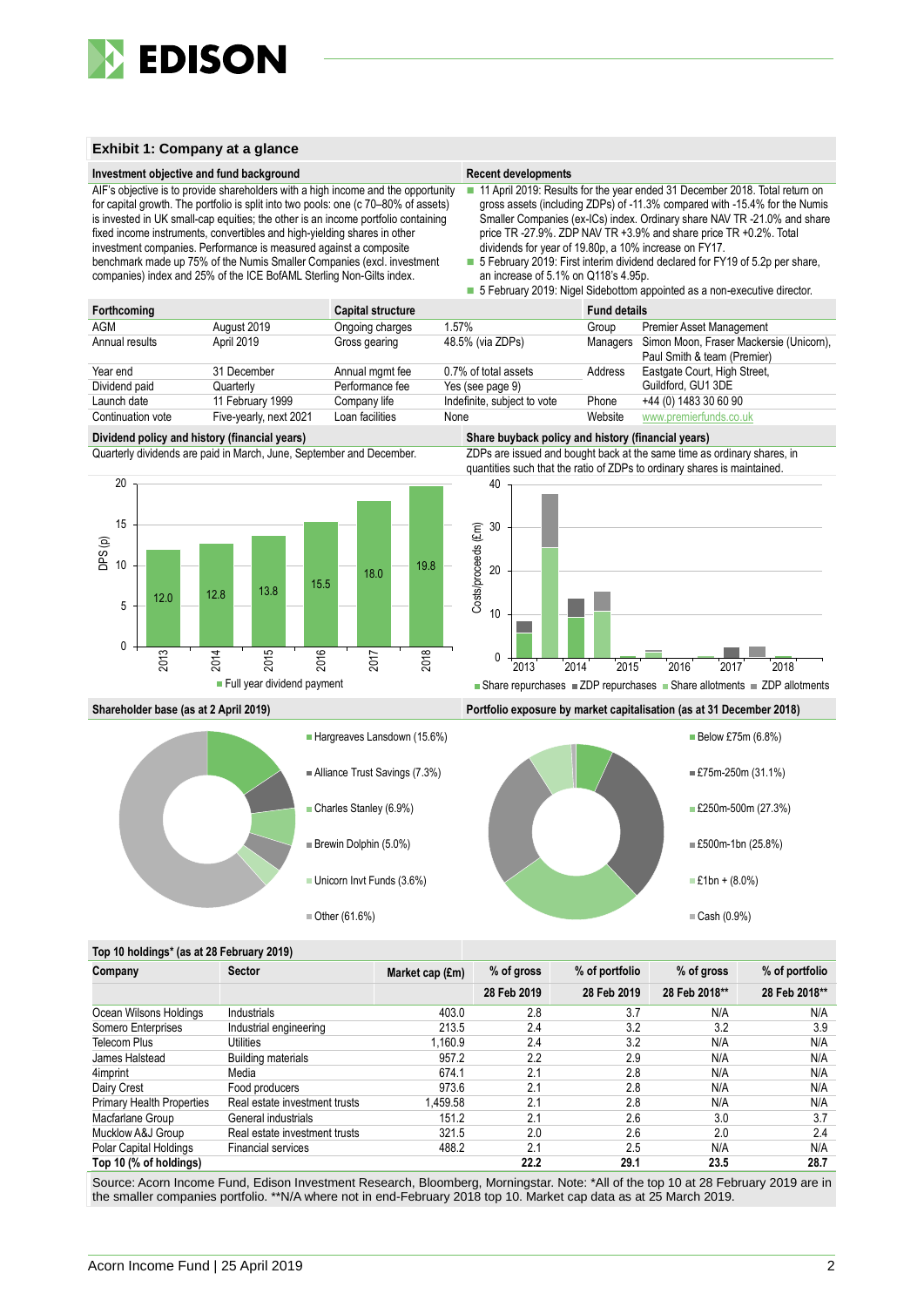

## **Market outlook: Scope for small-caps to rally**

Over the long term (Exhibit 2, left-hand chart), investors in UK smaller companies have been well rewarded for the extra risk of investing in businesses that may be at an earlier stage of development, with total returns of c 330% from the Numis Smaller Companies (excluding investment companies) index (NSCIX), compared with c 190% for the broad FTSE All-Share index over the 10 years to 31 March 2019. However, as shown in the right-hand chart, the second half of this period has produced sharply contrasting results, with the NSCIX returning c 28% versus the FTSE All-Share's c 34%. Two factors are arguably behind this phenomenon, both of them in some way related to the UK's vote in 2016 to leave the European Union. Firstly, larger stocks tend to derive much more of their earnings from overseas, and the value of these earnings has been boosted for UK-based investors by the weakness of sterling since the Brexit vote. Secondly, smaller companies – because on average they are more domestically focused – are more geared to the fortunes of the UK economy, which has experienced sluggish growth and lacklustre consumer spending, both of which could worsen substantially in the event of an unfavourable Brexit outcome. However, looking only at the indices masks the broad variety of opportunities available at an individual company level. The UK smaller companies universe contains many well-financed, profitable companies with marketleading positions in attractive niches, and the global equity market sell-off in the last quarter of 2018 – combined with the lingering Brexit uncertainty – has meant forward P/E valuations have fallen to a level that may look more compelling for long-term investors. A favourable resolution to the current political chaos could spark a sharp rally in UK assets; meanwhile, dividends should prove a key contributor to total returns in the event of further market volatility.



Source: Refinitiv, Edison Investment Research. Note: Shows total returns in pounds sterling.

## **Fund profile: Small-cap growth with income discipline**

Acorn Income Fund (AIF) is celebrating its 20th anniversary this year, having been launched in 1999 as a Guernsey-domiciled, closed-end fund aiming to achieve income and capital growth by investing mainly in UK smaller companies, with an income portfolio (c 20–30% of assets) to diversify sources of income and limit volatility. It has two classes of share – ordinary shares and zero-dividend preference shares (ZDPs), which act as a source of gearing. The fund is managed in two parts, with the small-cap portfolio (c 70–80% of assets) under investment adviser Unicorn Asset Management (with Simon Moon and Fraser Mackersie as portfolio managers), and the income portfolio advised by Paul Smith and his team at Premier Fund Managers, a subsidiary of AIF's manager, Premier Asset Management.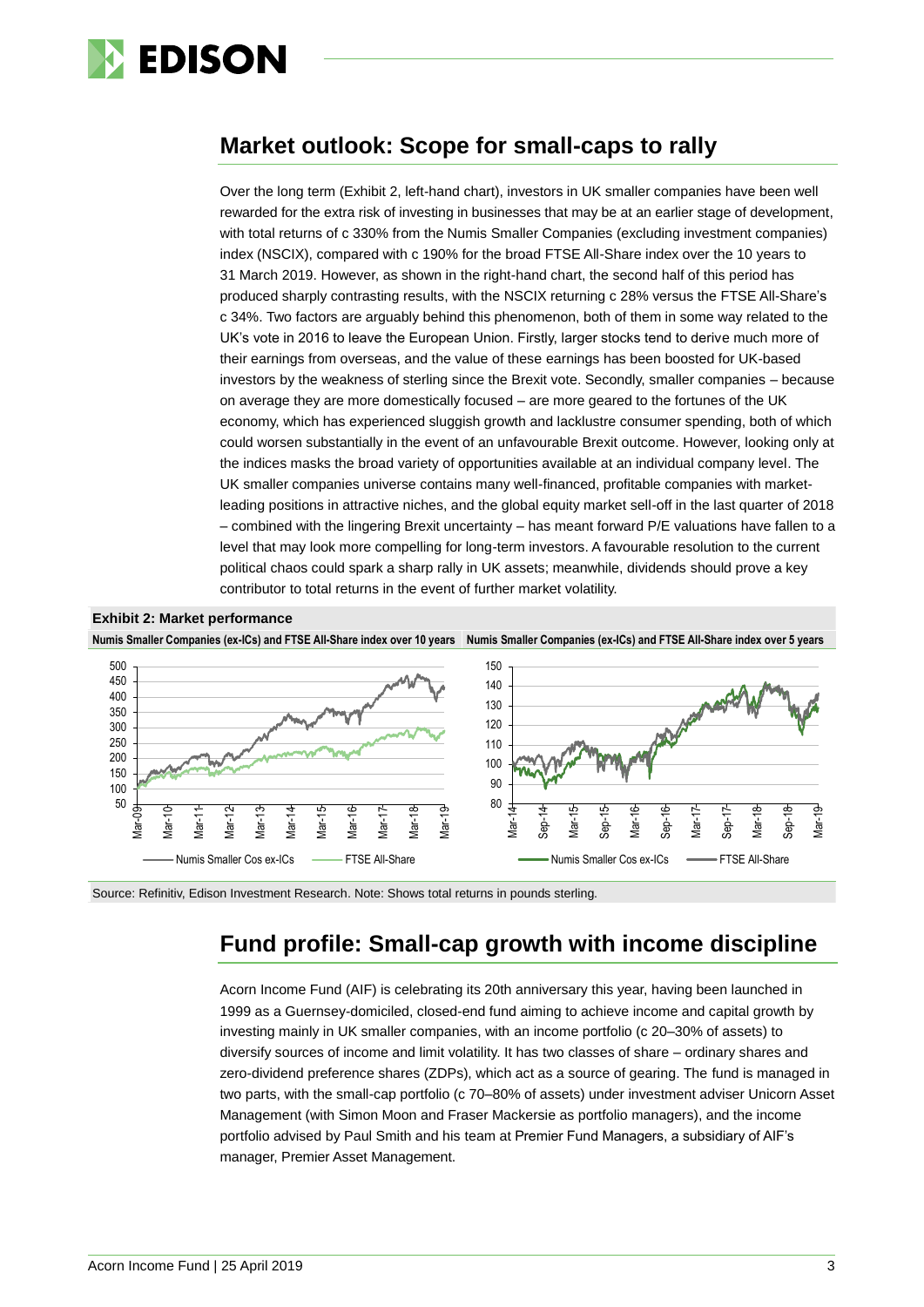

Until recently, the fund had formally measured its performance versus the Numis Smaller Companies (excluding investment companies) index (NSCIX), while also taking account of the performance of the FTSE All-Share, FTSE Small Cap and ICE BofAML Sterling Non-Gilts indices. Since H218 it has formally adopted a blended benchmark, made up of 75% NSCIX and 25% ICE BofAML Sterling Non-Gilts, in line with a neutral allocation between the two portfolios. Portfolio construction is unconstrained, and the benchmarks are used solely as a performance measure. AIF is a member of the Association of Investment Companies' UK Equity & Bond Income sector.

AIF's ZDPs mature in 2022 and have a gross redemption yield of 3.5% (as at 28 February 2019), based on their final capital entitlement of 167.2p. They currently provide gross gearing of c 48.5%. Structuring its gearing in this way means AIF does not have to pay interest costs during the life of the ZDPs, which in turn facilitates the payment of a higher dividend to the ordinary shareholders.

## **The fund managers: Unicorn and Premier**

## **The managers' view: Finding attractive value opportunities**

Moon and Mackersie say they are currently happy with the shape of AIF's smaller companies portfolio, and that while FY18 was a period of relatively low turnover, they made use of the market volatility in the second half of the year, adding to favoured names on share price weakness. The market pullback has brought forward P/E valuations to their lowest level in several years (measured by the relevant Datastream index, the UK stock market is currently at a 12-month forward P/E of 12.9x, compared with a five-year average of 14.1x). The portfolio dividend yield is c 5%, and dividend growth in underlying portfolio companies remains robust at c 8% a year, which the managers say is in line with the long-term trend. Special dividends – which Moon and Mackersie exclude from their income forecasts – are also expected to remain a feature of the portfolio; for example, Somero Enterprises (which reports in US dollars) recently announced an ordinary dividend of 19.0c and a special dividend of 11.7c for FY18, up from 15.5c and 3.6c in FY17, a 60.7% year-on-year increase in total dividends.

The managers have not positioned the portfolio for any particular Brexit outcome, although they remain mindful of the uncertainty and the potential impacts of any resolution – for example, in a positive scenario for the UK, sterling would be likely to strengthen, which would be a headwind for companies whose earnings are largely derived from abroad. (This would have a bigger impact on large-cap UK stocks, which are more internationally exposed; smaller companies' earnings on average are more domestically sourced.) 'We just try to back the best companies we can,' they add.

In the income portfolio, Smith and his team (predominantly Chun Lee on bonds) retain an absolute return bias, with plenty of non-bond holdings in areas such as closed-end funds and structured notes. Lee says that while the bond market sell-off in November and December 2018 meant certain assets looked 'quite exciting', the recent softening of rhetoric from central banks including the US Federal Reserve has 'driven another indiscriminate yield grab', pushing absolute yields to low levels, and tightening spreads to the extent that investors may not be properly compensated for investing in riskier credits. Within bonds, the managers continue to prefer shorter-dated paper, where potential price volatility is limited by the low duration, there is greater liquidity, and in the event of a market sell-off, proceeds from maturing short-dated issues can be reinvested at higher yields. As an example of this, in December the team bought a small position in a Lloyds Bank bond with less than a year to run, offering a yield of c 2%, which compares favourably with 10-year gilt yields, yet has very little duration risk.

Brexit uncertainty has also presented opportunities, particularly in areas such as short-dated convertible bonds. Lee cites a British Land convertible with a yield of 2.5–3.0% and around a year left to run. The bond is trading well above the value of the shares (which are depressed in part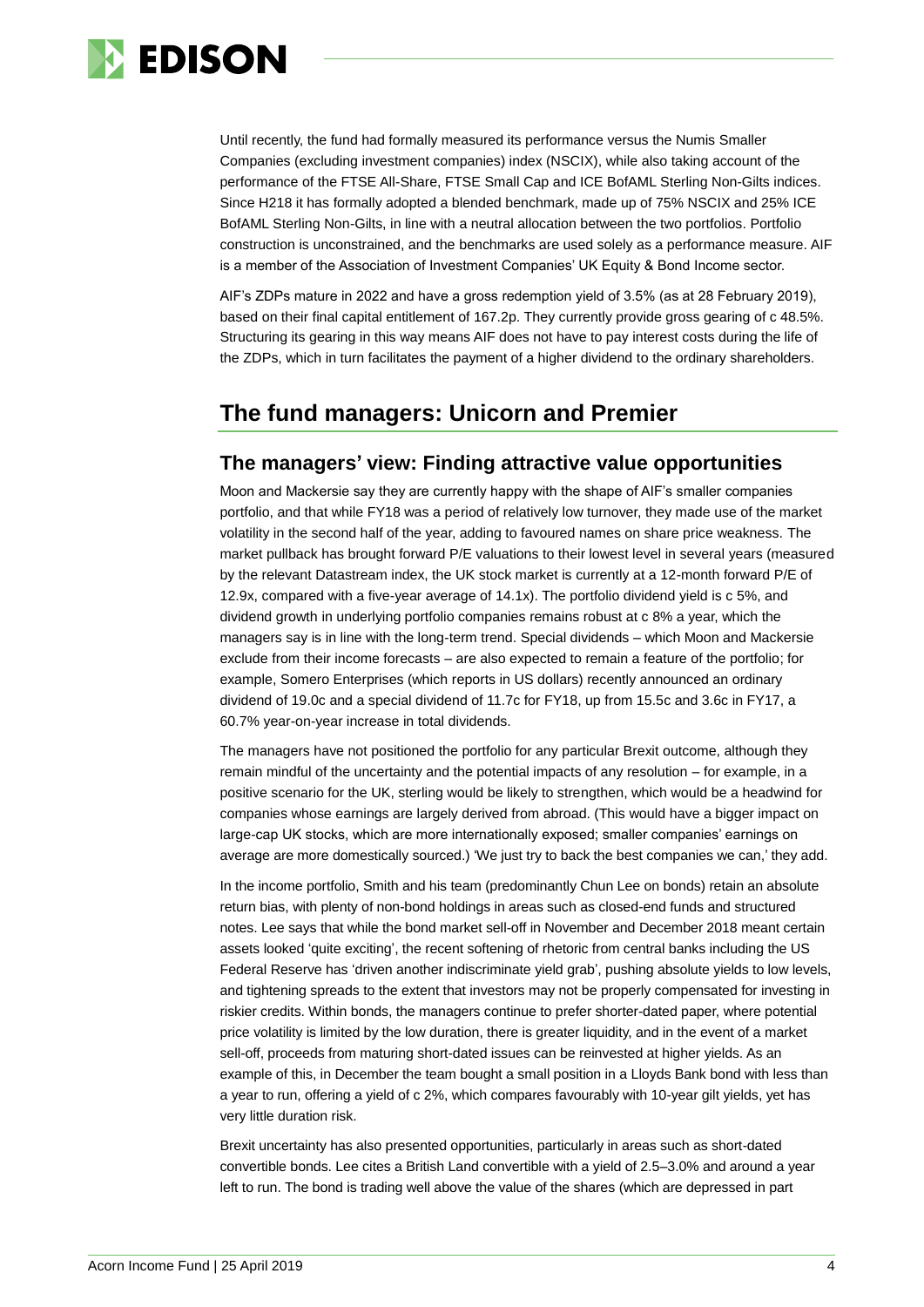

because of the company's significant exposure to the troubled retail sector), meaning it is unattractive to equity investors, and would be outside the scope of most bond investors, so the team was able to buy it at a good price and get an attractive yield as a result.

## **Asset allocation**

## **Investment process: Dual portfolio structure with income focus**

The allocation between AIF's two portfolios broadly ranges between 70% and 80% in the smaller companies portfolio and 20–30% in the income portfolio, although the exact split will depend on the opportunities available in each segment. For much of 2017 and the first half of 2018, the smaller companies portfolio accounted for more than 80% of total assets. The allocation is agreed between the board, the manager (Premier Asset Management), and the investment advisers at Unicorn Asset Management and Premier Fund Managers. There is a strong income discipline to the smallcap portfolio, which is expected to provide the majority of both capital growth and income, while the income portfolio aims to provide diversification of capital and income returns, manage the level of structural gearing that exists via the ZDPs, and potentially limit the impact of equity market volatility.

At Unicorn, Moon and Mackersie – who also manage a range of open-ended funds investing in small- and large-cap UK equities for growth and/or income – begin the process of stock selection by using quantitative screens to filter the investment universe of more than 800 companies (broadly the smallest 10% of UK stocks by market capitalisation). As well as income factors such as yield, dividend growth and dividend cover, they also use the filters to assess profitability, valuation and growth potential. From a qualitative perspective, Moon and Mackersie look for well-managed, wellfinanced, profitable companies, with strong competitive positions in growing end-markets. The managers undertake c 400 meetings and site visits each year with both current and potential investee companies, and their other funds are also an important source of ideas for AIF: among the recent purchases have been longstanding smaller holdings in Unicorn's growth funds that have matured to the point that their dividend yields have become attractive to AIF.

There is a strict 50-stock limit for the small-cap portfolio, which the managers say keeps them focused on companies with the best combination of yield and growth potential. While Moon and Mackersie prefer stocks that offer a compelling dividend yield, they may also invest in companies that do not currently pay dividends, as long as there is a clear path to their doing so. Yield also forms a key component of the sell discipline; the most common reason for the managers to exit a position is where its share price has risen to the extent that the yield no longer looks compelling. Where this is the case, Moon and Mackersie will rotate into better-value, higher-yielding alternatives.

In the income portfolio, Paul Smith and his team look for assets with attractive yields relative to bond market averages. Their unconstrained approach leads them to invest in a variety of areas, including government and corporate debt, closed-ended investment companies and structured notes. Although smaller in terms of assets, the income portfolio tends to have a longer stock list than the small-cap portfolio. This means individual positions may be quite modest (the largest holding in the income portfolio at 28 February was only c £1.0m), allowing the managers to access small issues of securities such as retail bonds, which often pay attractive yields but would be difficult for managers of larger funds to invest in to any meaningful extent. The portfolio is managed with an absolute return focus, and the managers continue to prefer shorter-dated bonds given the slow pace of unwinding of unconventional monetary policy.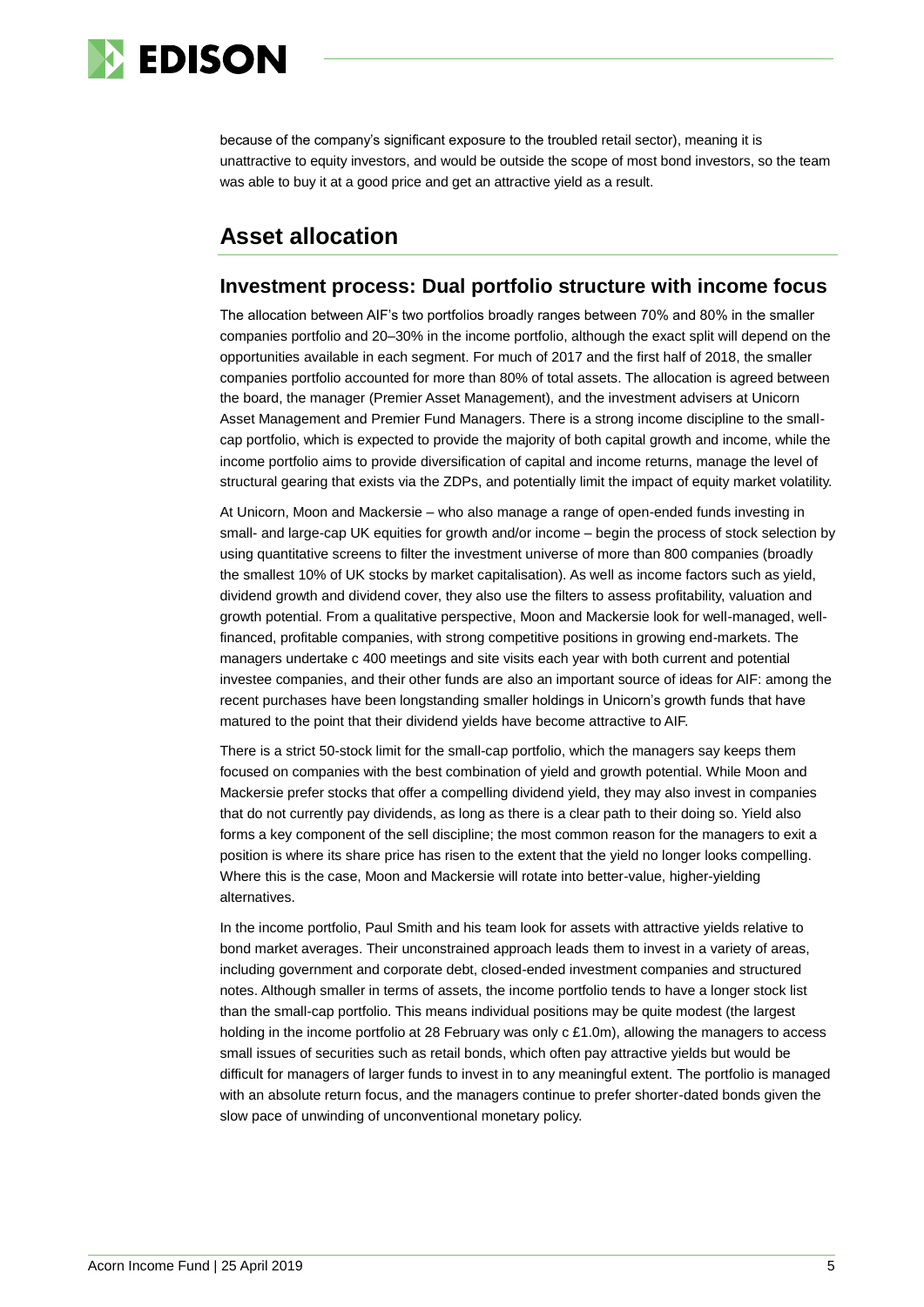

## **Current portfolio positioning**

The current split between AIF's two portfolios is c 75% small-cap equities and c 25% income (74% and 26% at end-FY18). At 28 February 2019, there were 50 holdings (the managers' self-imposed maximum) in the smaller companies portfolio and 73 holdings in the income portfolio. The top 10 stocks are all in the small-cap portfolio, and accounted for 22.2% of AIF's gross assets and 29.1% of the smaller companies portfolio. This outwardly looks like a slight decrease in concentration from 23.5% of gross assets a year earlier, but is actually a slight increase from 28.7% of the small-cap portfolio; the discrepancy is because the allocation to the small-cap portfolio has fallen from c 82% to c 75% of gross assets over the period.

As shown in Exhibits 3 and 4, there is a bias towards financial and industrial companies (either as equity holdings or as issuers of debt) in both portfolios. Two of the four new stocks added to the small-cap portfolio in FY18 are from these two sectors: Integrafin, a financial services company that operates the investment platform Transact; and Marshalls, a supplier of building materials. Integrafin was bought at IPO, but subsequently sold after strong performance meant its yield no longer looked attractive. Moon and Mackersie say that while hard landscaping specialist Marshalls might outwardly look unattractive – as a domestically focused UK company with exposure to the consumer – it is genuinely the biggest and best company in its niche, with a very strong balance sheet, and is benefiting from a slower pace of housing market activity, as homeowners focus on improving their existing properties rather than moving. The stock made a positive contribution of 34bp in FY18, and the managers have trimmed the position slightly on the back of strong performance.



Source: Acorn Income Fund, Edison Investment Research. Note: Data at 28 February 2019.

The other two new holdings in FY18 were over-50s focused travel and insurance company Saga, and iomart, a managed data firm that hosts websites and provides cloud computing services. iomart is a UK technology stock and has been a longstanding holding in the Unicorn UK Growth fund. Moon and Mackersie bought it for AIF after short-term share price weakness and continued dividend growth created an attractive entry point for the fund. Since the turn of the year, the managers have also added a position in cybersecurity company NCC Group. The market reacted badly to the company's half-year results in January, and the subsequent share price fall pushed its dividend yield up to 3.8%. The share price has subsequently bounced back, rising by more than 40% (effectively recouping almost all of the earlier fall) since the team bought the position in February.

Seven stocks left the portfolio during FY18: Conviviality, after entering administration; Integrafin and specialist audio-visual equipment firm Midwich, which had both performed strongly and suffered yield compression; BBA Aviation, a long-term holding whose strong performance meant it had become too large for AIF at a c £3bn market cap; specialist piling firm Van Elle, whose performance had been flat and which subsequently suffered a profit warning; Low & Bonar, an industrial polymer company with good products but a worsening debt picture; and carpet manufacturer Headlam, where end-market conditions were felt to be too challenging. The managers have also trimmed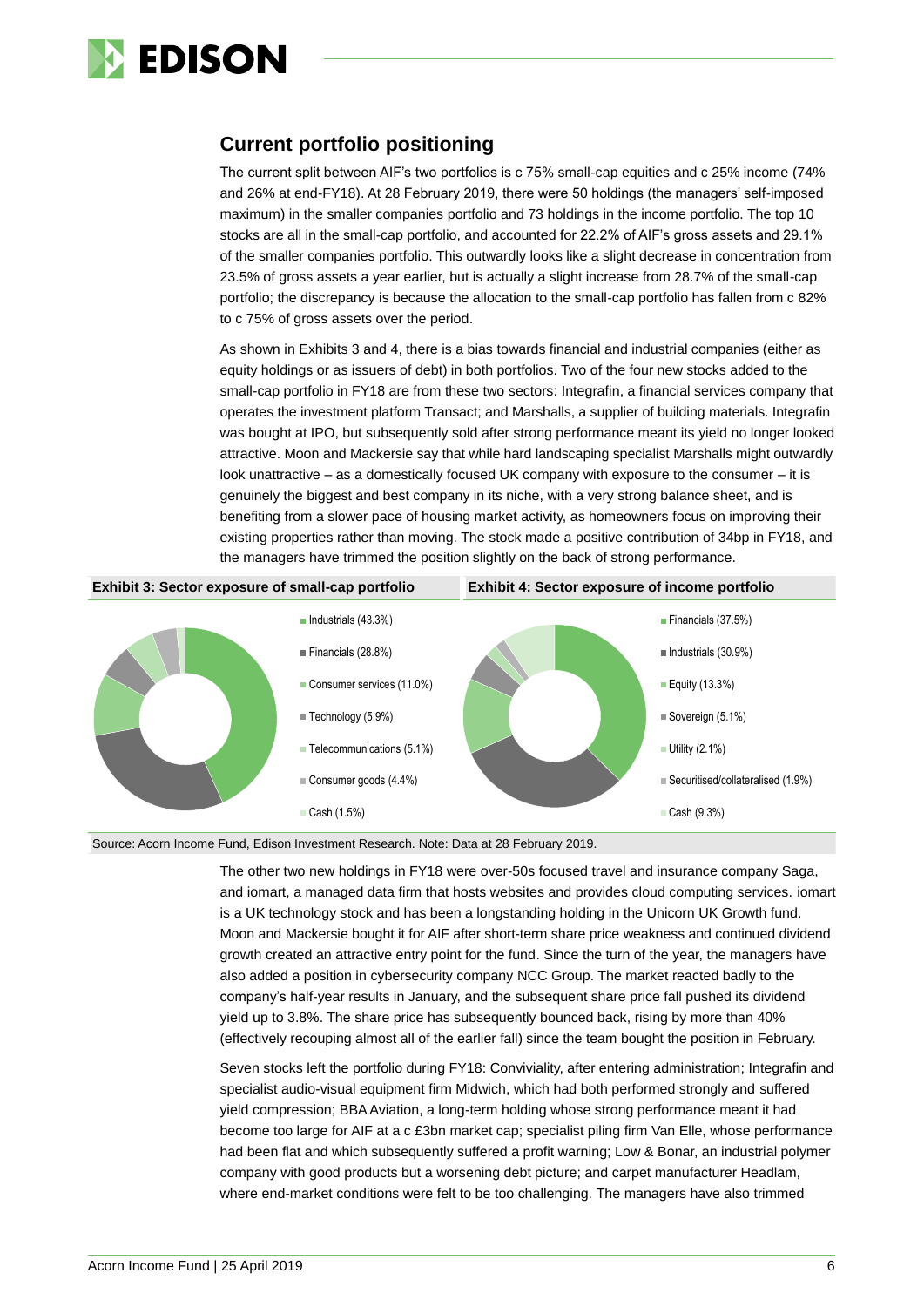

positions in some strongly performing holdings, such as concrete screeding firm Somero Enterprises, electronics company discoverIE and corporate broker Numis Corporation. In the cases of Somero and Numis, the managers subsequently bought back some shares at more attractive valuations. They have also added to the positions in Dairy Crest and floor-covering specialist James Halstead.

In the income portfolio, the managers continue to focus on limiting interest rate exposure (by holding mainly short-duration bonds) and maintaining an absolute return bias. The largest holding in the portfolio at 28 February 2019 was an 'auto call' structured note linked to an equity index, which returns investors' capital plus an annually increasing percentage return dependent on the index level. The notes have a maturity date of August 2022, but mature early (the 'auto call') if the index level is higher than a predetermined level at the anniversary of the notes' issue. Other major holdings include index-linked UK and US government bonds, and the debt and equity securities of various closed-ended investment funds, including real estate investment trust (REIT) St Modwen Properties, investment trust Value & Income, US activist fund Pershing Square Holdings (where the underlying holdings are hedged by the team), and legal finance specialist Burford Capital.

## **Performance: Bouncing back from negative FY18**



Source: Refinitiv, Edison Investment Research. Note: Three-, five- and 10-year performance figures annualised. Note: Blended benchmark is the Numis Smaller Companies ex-ICs index (NSCIX) until 31 July 2018 and thereafter is 75% NSCIX and 25% ICE BofAML Sterling Non-Gilts index.

| Exhibit 6: Share price and NAV total return performance, relative to indices (%) |  |  |
|----------------------------------------------------------------------------------|--|--|
|----------------------------------------------------------------------------------|--|--|

|                                            |       | One month Three months | <b>Six months</b> | One year | Three years | Five years | 10 years |
|--------------------------------------------|-------|------------------------|-------------------|----------|-------------|------------|----------|
| Price relative to Numis Smaller Cos ex-ICs | (0.7) | 0.3                    | (8.4)             | (10.0)   | (5.1)       | (8.0)      | 125.3    |
| NAV relative to Numis Smaller Cos ex-ICs   | 2.5   | 1.7                    | 2.1               | (0.0)    | (0.2)       | 6.4        | 86.6     |
| Price relative to FTSE All-Share           | (3.0) | (0.4)                  | (11.9)            | (16.4)   | (10.8)      | (12.3)     | 237.2    |
| NAV relative to FTSE All-Share             | 0.2   | 1.0                    | (1.8)             | (7.2)    | (6.2)       | 1.5        | 179.3    |
| Price relative to ICE BofAML £ non-gilts   | (2.8) | 4.6                    | (17.0)            | (14.3)   | 1.9         | (9.7)      | 365.3    |
| NAV relative to ICE BofAML £ non-gilts     | 0.4   | 6.1                    | (7.5)             | (4.8)    | 7.3         | 4.4        | 285.4    |
|                                            |       |                        |                   |          |             |            |          |

Source: Refinitiv, Edison Investment Research. Note: Data to end-March 2019. Geometric calculation.

AIF posted negative total returns for FY18 (to 31 December), with the share price down 24.5% and the cum-income NAV down 17.5%, compared with a 12.0% decline in the blended benchmark and a 15.4% drop for the Numis Smaller Companies (excluding investment companies) index (NSCIX). This can be attributed to a combination of a general decline in share prices (particularly in the fourth quarter of the year), the effect of gearing in a falling market, and stock-specific issues. The biggest of these was the collapse of drinks distributor Conviviality in April 2018, which had a negative impact of 379bp on the full-year return for the smaller companies portfolio, although the stock contributed positively to performance over the life of the holding. Cosmetics company Warpaint gave up the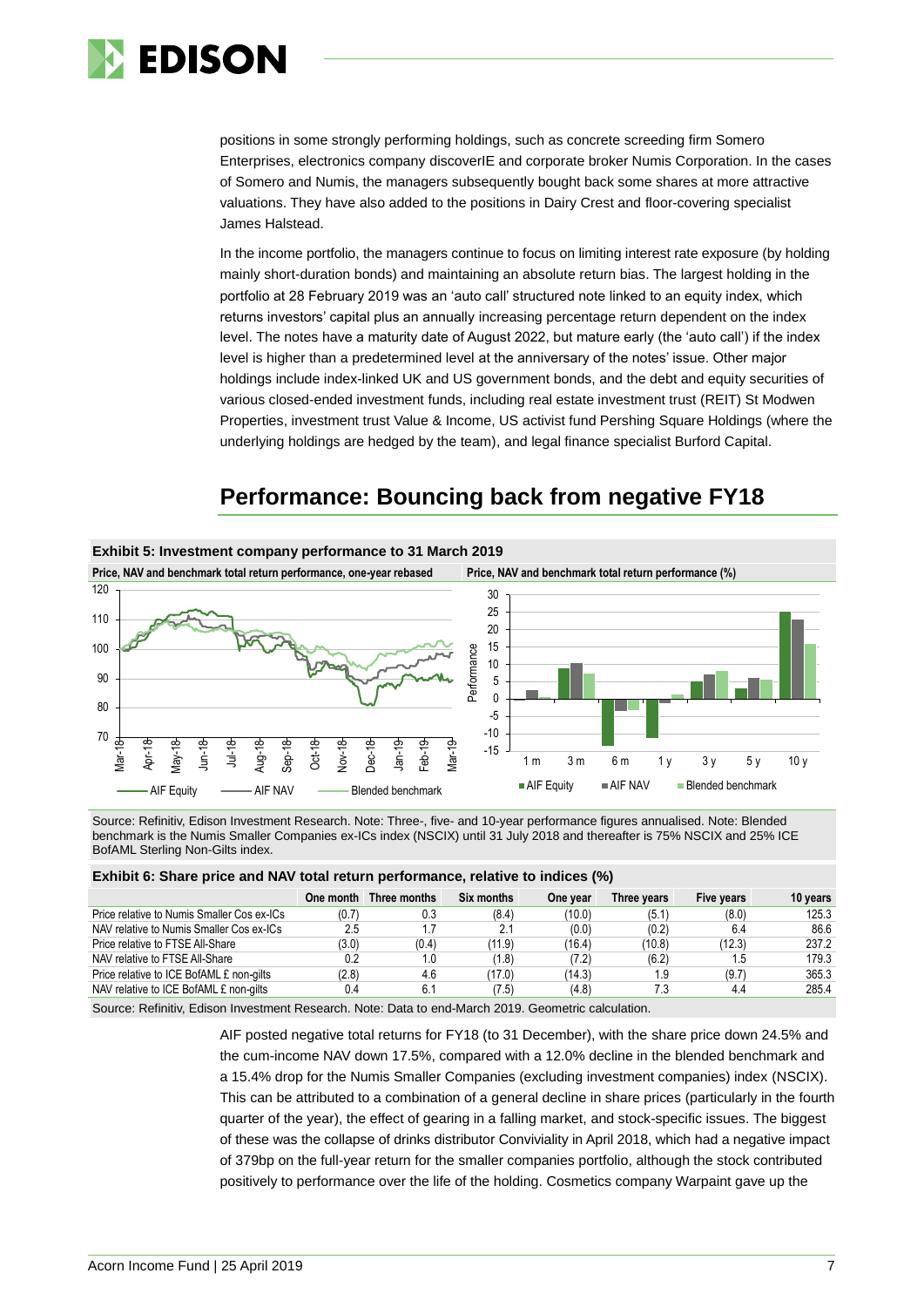

gains it generated in FY17 (-164bp in FY18 versus +164bp the year before), while Clipper Logistics also detracted, with a negative contribution of 128bp. However, many holdings did contribute positively during the year, with positive contributions of c 40–60bp coming from Telecom Plus, Somero Enterprises, Integrafin (sold during the year), Macfarlane, Midwich (also sold) and Hollywood Bowl. The managers of the income portfolio continued to try to protect investors' capital during a negative period for corporate bond markets, favouring short-duration bonds and more absolute return-focused holdings in investment companies and structured products.

The negative returns in 2018 have also had an impact on medium-term returns for AIF's shareholders (Exhibit 5), with annualised NAV and share price total returns of between 3.4% and 7.2% over three and five years to 31 March 2019, compared with c 9–14% over the same periods to 30 June 2018. The 10-year record remains strong, with NAV and share price total returns of more than 20% a year, compared with 16.0% for the blended benchmark. Share price total returns have underperformed the two components of the blended benchmark (the NSCIX and the ICE BofAML Sterling Non-Gilts index), as well as the broader FTSE All-Share index, over most periods shorter than 10 years shown in Exhibit 6, while the NAV total return has outperformed over five and 10 years but has underperformed over one and three years. Both the share price and NAV have outperformed over the first quarter of 2019, however.

Since the turn of the year, many of AIF's larger positions have performed strongly, which should translate into more positive figures for Q119. Between 1 January and 25 March 2019, of the top 10 holdings, only Ocean Wilsons Holdings saw a fall in its share price (-3.8%), while five of the remaining nine posted double-digit gains, led by Dairy Crest (+48.0% year to date after a takeover bid in February), Macfarlane (+33.3%) and 4imprint (+27.9%).



## **Discount: Wider than average with scope to narrow**

AIF's discount to cum-income NAV widened during the stock market volatility of the second half of 2018, reaching a three-year widest point of 14.7% on 4 January 2019. It subsequently narrowed to c 7% in early February, but has since widened again (reaching a new three-year high of 16.0% on 12 April) as the NAV outperformed the share price, and stood at 12.6% at 24 April. This compares with a one-year average discount of 6.9%; the shares briefly reached a premium to NAV in July 2018. Longer term, the average discounts over three and five years are similar to the one-year average, at 6.5% for both periods, suggesting there is scope for the discount to revert to single digits in all but the most unfavourable Brexit scenarios.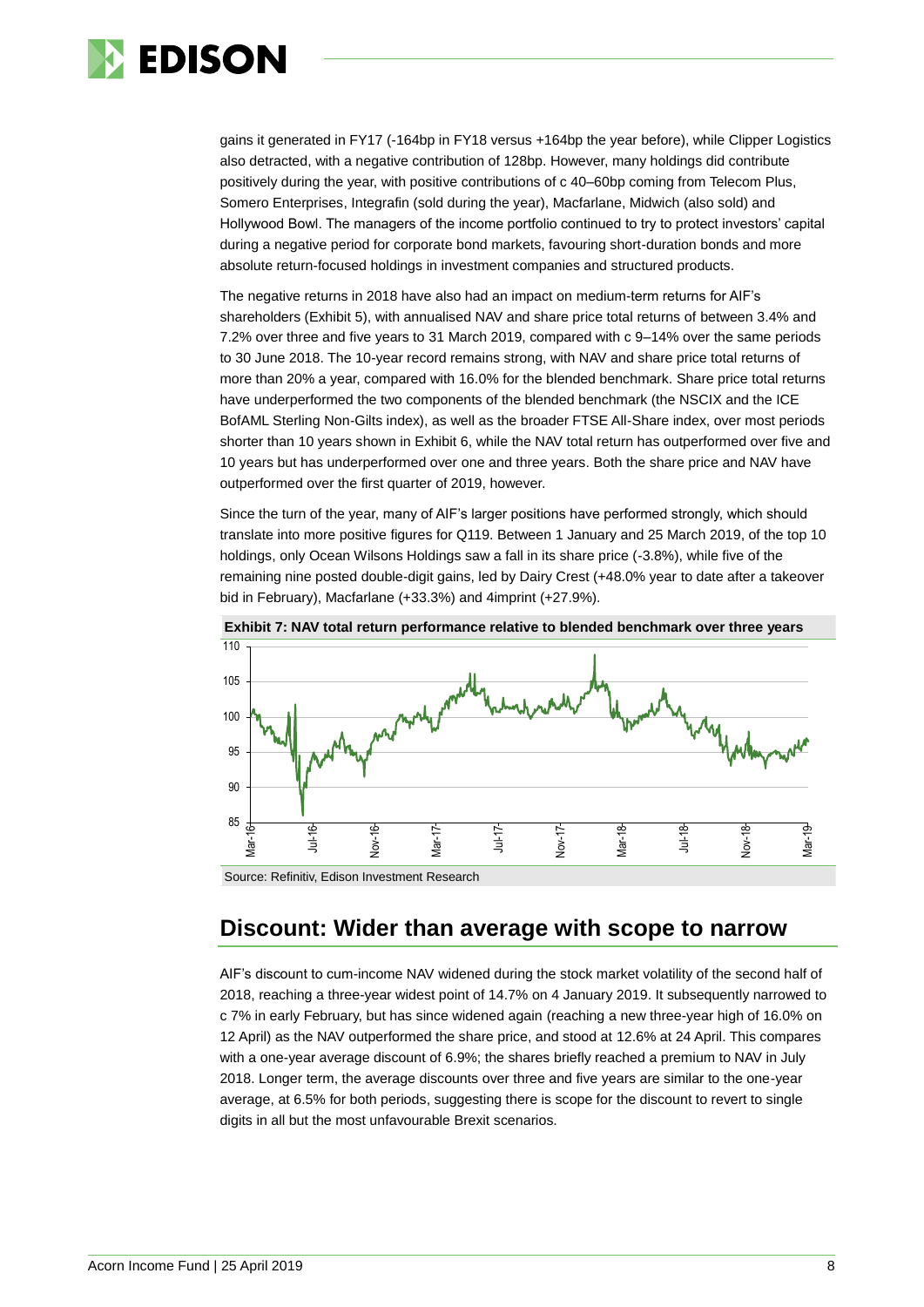



**Exhibit 8: Share price premium/discount to NAV (including income) over three years (%)**

## **Capital structure and fees**

Incorporated in Guernsey and listed on the London Stock Exchange, AIF is a closed-ended investment company with two classes of share. At 24 April 2019, there were 15.8m ordinary shares and 21.2m zero-dividend preference shares (ZDPs) in issue. The ZDPs provide AIF's gearing (48.5% gross at 28 February 2019), and mature in 2022 with a gross redemption yield of 3.5% (as at 28 February 2019). The ZDPs had a hurdle rate of -27.5% at 28 February, meaning AIF's total assets would need to decline by more than 27.5% a year over the remaining term of the ZDPs in order for their final capital entitlement not to be met in full. Shares may be allotted or repurchased to manage a premium or a discount; where this occurs, ordinary shares and ZDPs will be issued or bought back in amounts such that the gearing ratio is maintained. No shares have been repurchased since August 2018.

AIF pays a management fee of 0.70% to Premier Asset Management (charged 75% to income and 25% to capital). Premier in turn pays fees to AIF's smaller companies and income portfolio investment advisers, respectively, at Unicorn and Premier. A performance fee of 15% of excess returns may be paid if AIF's NAV per share plus dividends has increased at a compound rate of more than 10% pa since the last year-end at which a performance fee was paid. A performance fee of £559,967 was paid in respect of FY17, meaning the end-FY17 NAV per share of 486.8p becomes the new high water mark. No performance fee was paid in FY18, and ongoing charges for the year were 1.57% (FY17: 1.53% excluding the performance fee).

## **Dividend policy and record**

Dividends on AIF's ordinary shares are paid quarterly, in March, June, September and December. Historically, the dividend was increased at the second interim stage (with the first interim having been paid at the same level as the previous year's fourth interim), but since FY17 the increase has occurred at the first interim stage, meaning four equal dividends have been paid. Total dividends of 19.8p in FY18 were 10% higher than 18.0p in FY17, and dividends have been at least 1.1x covered by income in each of the last five financial years. The dividend grew at a compound annual rate of 10.5% for the five years to FY18. AIF's revenue reserve at end-FY18 was 20.0p per share (1.0x the FY18 total dividend), giving the board the flexibility to continue to increase the dividend even if less favourable market conditions mean revenue returns per share in future years fall short of declared dividends.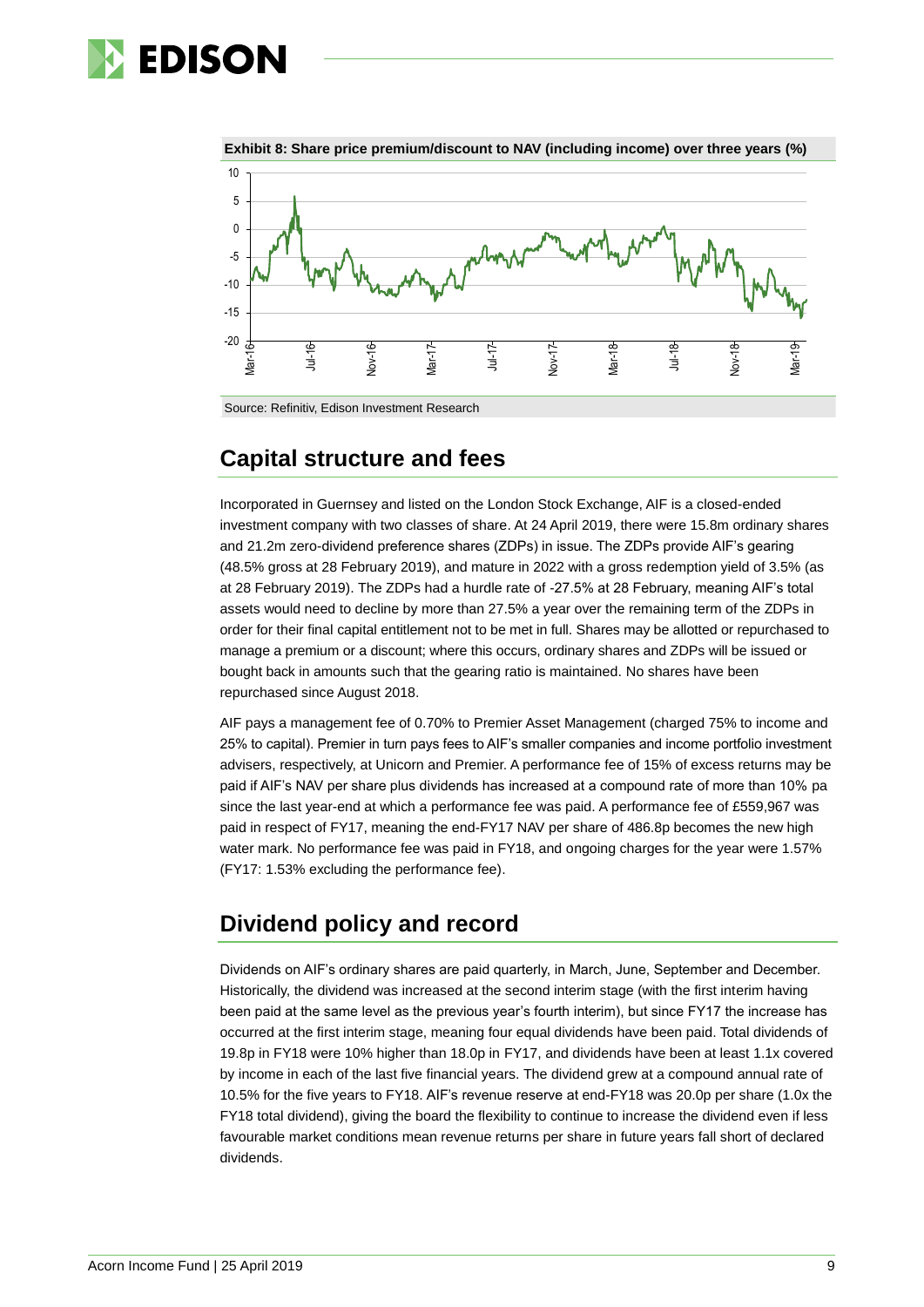

So far in FY19, one quarterly dividend of 5.2p per share has been declared. Working on the pattern established since FY17, it would be reasonable to assume all four dividends will be paid at this level, suggesting a total dividend for FY19 of 20.8p, a 5.1% increase on FY18. Based on the current share price and the last four quarterly dividends, AIF's shares have a yield of 5.3%.

## **Peer group comparison**

AIF is a member of the Association of Investment Companies' UK Equity & Bond Income sector, a peer group of funds that seek to generate an income by investing at least 80% of their assets in the UK, in a mixture of equities and bonds. Although small, the sector is diverse, as constituents may invest up to 100% in either asset class (for example, Henderson High Income is c 90% invested in equities, while City Merchants High Yield is c 99% invested in fixed income securities). AIF's closest peer in the sector is the Aberdeen Smaller Companies Income fund (ASCI), which also blends UK small-cap equities with fixed income-type securities, although at c 92% it is more biased towards equities than AIF's neutral 75/25 small-cap/income portfolio allocation.

The fund's NAV total return performance has underperformed the sector average over one and three years, ranking fifth and third of five respectively. It is marginally above average (ranking third) over five years, and comfortably leads the sector (283pp ahead of the average, and 166pp ahead of its closest rival) over 10 years. AIF's high level of gearing (31pp above the average) via its ZDPs may have contributed to its underperformance in recent market falls, although the collapse of Conviviality in April 2018 will also have had a significant impact on the one-year figure. Ongoing charges are the highest in the group, and a performance fee may also be paid. AIF's discount to NAV is currently the second-widest in the group; the fact that ASCI is the only peer with a wider discount suggests that investors continue to be wary of small-cap UK equities amid the ongoing Brexit uncertainty. AIF's dividend yield is in line with the average for the sector, but is more than 2.5pp higher than ASCI's.

| . .                            |               |               |               |               |               |         |       |                 |            |                 |
|--------------------------------|---------------|---------------|---------------|---------------|---------------|---------|-------|-----------------|------------|-----------------|
| % unless stated                | <b>Market</b> | <b>NAV TR</b> | <b>NAV TR</b> | <b>NAV TR</b> | <b>NAV TR</b> | Ongoing | Perf. | <b>Discount</b> | <b>Net</b> | <b>Dividend</b> |
|                                | cap £m        | year          | 3 year        | 5 year        | 10 year       | charge  | fee   | (cum-fair)      | gearing    | yield           |
| <b>Acorn Income Fund</b>       | 59.5          | (0.9)         | 26.1          | 43.5          | 675.3         | 1.6     | Yes   | (13.0)          | 149        | 5.3             |
| Aberdeen Smaller Companies Inc | 60.9          | 0.2           | 46.7          | 59.0          | 508.9         | 1.3     | No    | (15.8)          | 107        | 2.7             |
| City Merchants High Yield      | 179.4         | 3.5           | 24.4          | 32.2          | 298.4         | 1.0     | No    | (2.1)           | 100        | 5.4             |
| CQS New City High Yield        | 246.9         | 5.1           | 26.7          | 30.3          | 192.3         | 1.2     | No    | 6.7             | 109        | 7.5             |
| Henderson High Income          | 224.1         | 7.7           | 24.1          | 43.9          | 289.0         | 0.8     | Yes   | (4.2)           | 125        | 5.6             |
| Sector average (5 funds)       | 154.2         | 3.1           | 29.6          | 41.8          | 392.8         | 1.2     |       | (5.7)           | 118        | 5.3             |
| AIF rank in sector             |               |               |               |               |               |         |       |                 |            | 4               |

### **Exhibit 9: UK Equity & Bond Income peer group as at 17 April 2019\***

Source: Morningstar, Edison Investment Research. Note: \*Performance to 16 April 2019. TR = total return. Net gearing is total assets less cash and equivalents as a percentage of net assets (100 = ungeared).

## **The board**

AIF has four non-executive directors, three of whom are deemed independent of the manager. Helen Green (appointed to the board in 2007 and chairman since 2012), Nigel Ward (appointed in 2011) and David Warr (appointed in 2012) are all resident in Guernsey, where the fund is incorporated. In February 2019 they were joined by UK resident Nigel Sidebottom, who until his retirement at the end of 2018 was deputy chief investment officer and head of closed-end funds at Premier Asset Management, AIF's investment manager. Because of his recent involvement with Premier, Sidebottom is deemed non-independent. The other directors' professional backgrounds are in investment management and accountancy. Green has announced her intention to stand down from the board at AIF's August 2019 AGM; a search is under way for a further director to replace her.